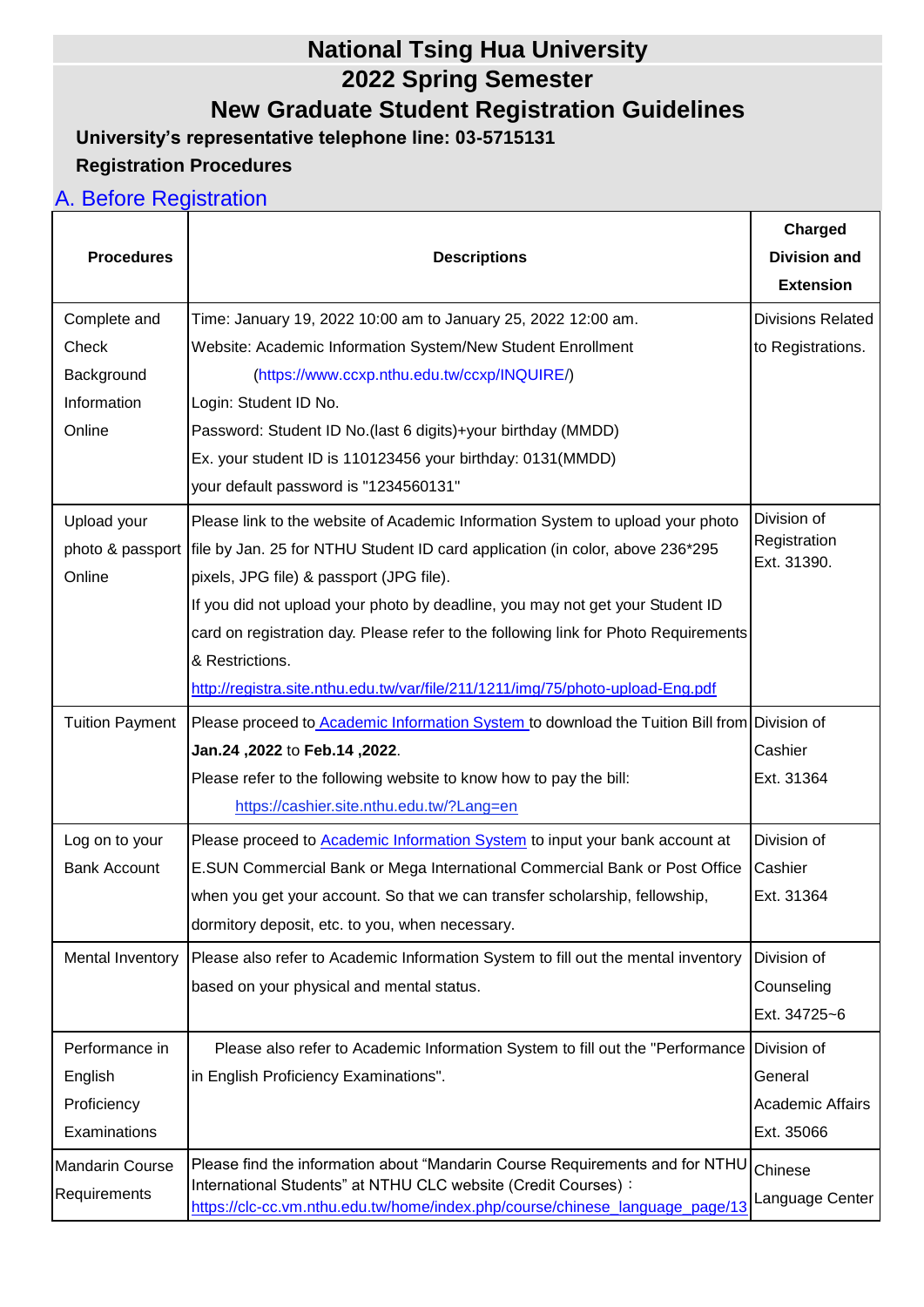|                   |                                                                                                                                                                                                                                                                                                                                                              | Charged             |
|-------------------|--------------------------------------------------------------------------------------------------------------------------------------------------------------------------------------------------------------------------------------------------------------------------------------------------------------------------------------------------------------|---------------------|
| <b>Procedures</b> | <b>Descriptions</b>                                                                                                                                                                                                                                                                                                                                          | <b>Division and</b> |
|                   |                                                                                                                                                                                                                                                                                                                                                              | <b>Extension</b>    |
|                   | Students with some proficiency in Chinese can take TOCFL certificates to CLC to Ext35087 $\cdot$ 62355<br>apply for waivers or join the CLC Mandarin Credit Waiver Test. More detailed<br>information about CLC Mandarin Credit Waiver Test will be announced at NTHU<br><b>CLC website (Credit Courses)</b><br>https://clc-cc.vm.nthu.edu.tw/home/index.php |                     |
| Demographics      | Please also refer to Academic Information System to fill out the "Demographics                                                                                                                                                                                                                                                                               | Center for          |
| Survey            | Survey".                                                                                                                                                                                                                                                                                                                                                     | Institutional       |
|                   |                                                                                                                                                                                                                                                                                                                                                              | Research            |
|                   |                                                                                                                                                                                                                                                                                                                                                              | Ext. 33109          |
| Self-Health       | Please link to the website of Academic Information System to fill out the                                                                                                                                                                                                                                                                                    | Division of Health  |
| Assessment        | Self-Health Assessment. If you need any special assistance due to any disability                                                                                                                                                                                                                                                                             | Service             |
|                   | or other special condition, please let us know so that we may offer you support                                                                                                                                                                                                                                                                              | Ext: 43000.         |
|                   | services while you are studying here.                                                                                                                                                                                                                                                                                                                        | 31054               |
|                   | Students must fill in the Self-Health Assessment in the <b>Academic Information</b>                                                                                                                                                                                                                                                                          |                     |
|                   | System to complete the registration process.                                                                                                                                                                                                                                                                                                                 |                     |
|                   | Every new undergraduate student should do the New Students Health                                                                                                                                                                                                                                                                                            |                     |
|                   | Examination on campus. If you had done a medical test within 3 months (after                                                                                                                                                                                                                                                                                 |                     |
|                   | November 01, 2021) and the tested items include all the items we require, the                                                                                                                                                                                                                                                                                |                     |
|                   | test you did is acceptable. If the tested items do not include all the required                                                                                                                                                                                                                                                                              |                     |
|                   | items, then you have to complete those items that we required. For notices                                                                                                                                                                                                                                                                                   |                     |
|                   | related to health examination, please go to our website.                                                                                                                                                                                                                                                                                                     |                     |
|                   | For students who wish to do their medical checkup in other hospitals                                                                                                                                                                                                                                                                                         |                     |
|                   | (community hospitals and above), after filling the Self-Health Assessment, print                                                                                                                                                                                                                                                                             |                     |
|                   | out the "NTHU New Students Health Examination record", and bring it to the                                                                                                                                                                                                                                                                                   |                     |
|                   | hospital to complete the tests.                                                                                                                                                                                                                                                                                                                              |                     |
|                   | Students who did their health examination in other hospitals must bring the                                                                                                                                                                                                                                                                                  |                     |
|                   | original medical report and submit it on Registration Day at Division of Health                                                                                                                                                                                                                                                                              |                     |
|                   | service. (Every hospital needs 7-10 working days to complete the medical report,                                                                                                                                                                                                                                                                             |                     |
|                   | so please do your medical checkup earlier to avoid any inconvenience on                                                                                                                                                                                                                                                                                      |                     |
|                   | Registration day.)                                                                                                                                                                                                                                                                                                                                           |                     |
|                   | Students who are unable to complete all items on the Health Examination                                                                                                                                                                                                                                                                                      |                     |
|                   | record on Registration Day (except those who had done the checkup in other                                                                                                                                                                                                                                                                                   |                     |
|                   | hospitals) are to held full responsibility if unable to complete the registration                                                                                                                                                                                                                                                                            |                     |
|                   | process.                                                                                                                                                                                                                                                                                                                                                     |                     |
| Courses           | The date of course selection, curriculum, advisor's password and more                                                                                                                                                                                                                                                                                        | Division of         |
| Selection         | information about courses, please link to the following website:                                                                                                                                                                                                                                                                                             | Curriculum          |
|                   | http://curricul.site.nthu.edu.tw/?Lang=en                                                                                                                                                                                                                                                                                                                    | Ext. 31392~5        |
|                   | According to the university regulations, every registered full-time student                                                                                                                                                                                                                                                                                  |                     |
|                   | should take at least one course.                                                                                                                                                                                                                                                                                                                             |                     |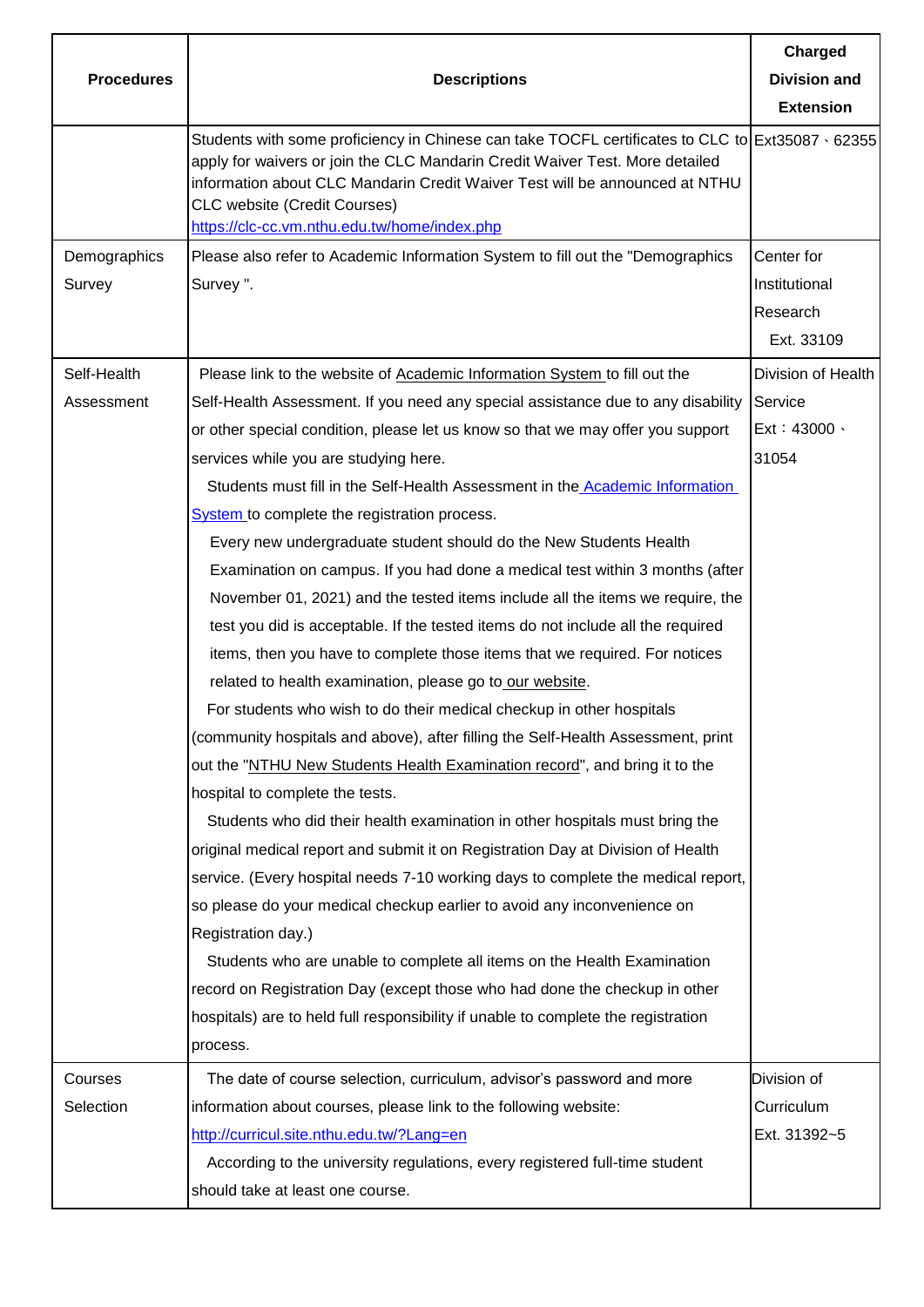| <b>Procedures</b>      | <b>Descriptions</b>                                                                           | Charged<br><b>Division and</b> |
|------------------------|-----------------------------------------------------------------------------------------------|--------------------------------|
|                        |                                                                                               | <b>Extension</b>               |
| Library                | To activate your library card and exchange the reader's information with the                  | Library Ext.                   |
|                        | libraries of University System of Taiwan, please sign the National Tsing Hua                  | 42995                          |
|                        | University Library Statement of Patron Privileges online from February 7, 2022 to             |                                |
|                        | February 20, 2022. (http://www.lib.nthu.edu.tw/en/use/privileges_sign.html)                   |                                |
|                        | Login: Student ID No.                                                                         |                                |
|                        | Password: Student ID No.(last 6 digits)+your birthday(MMDD)                                   |                                |
|                        | Ex. your student ID is 110123456 your birthday: 0131(MMDD)                                    |                                |
|                        | your default password is "1234560131"                                                         |                                |
| Computer and           | Please refer to the following website for email address and dormitory network                 | Computer and                   |
| Communication          | applications:                                                                                 | Communication                  |
| Center                 | http://www.cc.nthu.edu.tw/index.php?Lang=en                                                   | Center                         |
|                        | Please clip the "Welcome Notice to New Students"                                              | Ext.: 31000                    |
| <b>New Student</b>     | Training : "General Safety Training" · "Dangerous and Hazardous Chemicals Safety Center<br>1. |                                |
| Laboratory             | Education Training" · "Biosafety and Biosecurity Training" · "Toxic Chemicals Ext: 31352,     |                                |
| <b>Safety Training</b> | <b>General Education Training"</b>                                                            | 33088                          |
|                        | New master or doctoral program students who will make experiments in the<br>2.                |                                |
|                        | laboratories are required to attend these trainings.                                          |                                |
|                        | Students should get 70% to pass the tests after the trainings.<br>3.                          |                                |
|                        | Training Time: The course schedule will be posted on the website after<br>4.                  |                                |
|                        | January 10th (Mon).                                                                           |                                |
|                        | https://nesh.site.nthu.edu.tw/<br>5.                                                          |                                |
|                        |                                                                                               |                                |

## B. On the Registration Day

| <b>Procedures</b>         | <b>Descriptions</b>                                                                                                                                                                                                                                                                                                                                                                                                                                                                                                                                                                                        | Charged<br><b>Division and</b><br><b>Extension</b>              |
|---------------------------|------------------------------------------------------------------------------------------------------------------------------------------------------------------------------------------------------------------------------------------------------------------------------------------------------------------------------------------------------------------------------------------------------------------------------------------------------------------------------------------------------------------------------------------------------------------------------------------------------------|-----------------------------------------------------------------|
| Registration<br>and Place | Date Date: February 14<br>Place: Division of Registration                                                                                                                                                                                                                                                                                                                                                                                                                                                                                                                                                  | Division of<br>Registration                                     |
|                           | 1F, 109 Administration Building<br>Document: Registration Procedure Sheet (download from the Academic<br>Information System)                                                                                                                                                                                                                                                                                                                                                                                                                                                                               | Ext. 31390                                                      |
| Health<br>Examination     | Students will be charged NT \$760 for the tests in school. Please pay it to the<br>1.<br>Medical Unit on Registration Day.<br>Please go to the appointed venue to take the health test on Registration day.<br>2.<br>In order to have a more accurate report, please fast for 6 hours, drink plain<br>water only. (Please check "New Students Physical Examination")<br>Students who cannot complete the medical checkup on Registration Day,<br>3.<br>other than students who had done their medical checkup outside, will be held<br>full responsibility if unable to complete the registration process. | Division of<br><b>Health Service</b><br>$Ext: 43000 -$<br>31054 |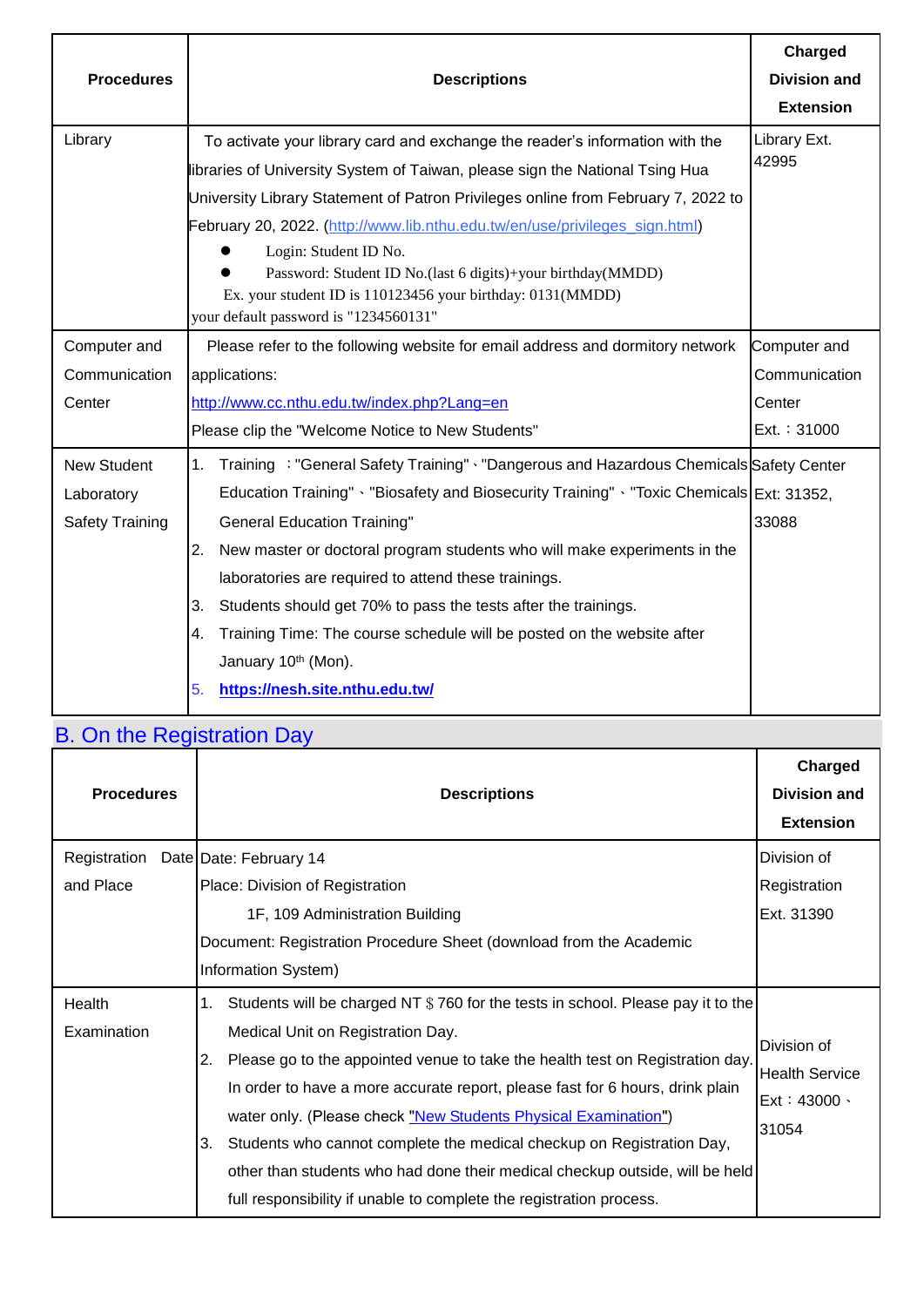| <b>Procedures</b>                                                               | <b>Descriptions</b>                                                                                                                                                                                                                                                                                                                                                                                                                                                                                                  | Charged<br><b>Division and</b><br><b>Extension</b>                                                         |
|---------------------------------------------------------------------------------|----------------------------------------------------------------------------------------------------------------------------------------------------------------------------------------------------------------------------------------------------------------------------------------------------------------------------------------------------------------------------------------------------------------------------------------------------------------------------------------------------------------------|------------------------------------------------------------------------------------------------------------|
| Alien Resident<br>Certificate<br>Application<br>(for International<br>Students) | Alien Resident Certificate (ARC) Application:<br>Application for Electronic ARC, please refer to the following website for the<br>$\bullet$<br>process:<br>https://coa.immigration.gov.tw/coa-frontend/manual/Foreign-students-Manu<br>al.pdf<br>Taiwan Immigration office website:<br>$\bullet$<br>https://coa.immigration.gov.tw/coa-frontend/foreign-student/individual<br>Due to Covid-19, the process for ARC will be extended to 30 days.<br>Please prepare the following information for upload:<br>$\bullet$ | Office of Global<br>Affairs (On the<br>periphery of<br>Macronix<br>Building)<br>ARC related:<br>Ext. 33429 |
|                                                                                 | ■Portrait photo<br>■Passport copy<br>■Resident visa<br>■Certification of enrollment<br>■Certificate for Boarders(Will be provided from OGA office after quarantine)<br>Online payment fees: NTD \$1000                                                                                                                                                                                                                                                                                                               | NHI related:<br>Ext. 62465                                                                                 |
| National Health<br>Insurance<br>(for International<br>Students)                 | NHI enrollment<br>Referring to the following two conditions, please submit the documents via email<br>to jlhuang@mx.nthu.edu.tw:<br>1. Already have NHI ID card and need to enroll under NTHU program.<br>2. Held an ARC ID card over 6 months, must enroll the National Health Insurance<br>Copy of valid Alien Resident Certificate (ARC).<br>$\bullet$<br>Passport size photos                                                                                                                                    |                                                                                                            |

# C. After Registration

| <b>Procedures</b>      | <b>Descriptions</b>                                                                  | <b>Charged Division</b><br>and Extension |
|------------------------|--------------------------------------------------------------------------------------|------------------------------------------|
| Credits Transferred or | Any student that meets any one of the following criteria may apply for Division of   |                                          |
| Exempted               | credit transfer:                                                                     | Registration                             |
|                        | 1. A student who re-applies for admission                                            | Ext. 31390                               |
|                        | 2. Having obtained credits before pursuing the degree.                               | Branch office of                         |
|                        | 3. During the time pursuing for bachelor's or master's degree, the Division of       |                                          |
|                        | student took any courses offered in the master's or Ph.D. curriculum Registration in |                                          |
|                        | respectively and received a grade of over 70 (or B-); however, such Nanda campus     |                                          |
|                        | credits were not included in the minimum requirements for graduation Ext. 72301-4    |                                          |
|                        | and there are certificates for such credits.                                         |                                          |
|                        | * Please refer to "Regulations Governing Student Credit Transfer of                  |                                          |
|                        | National Tsing Hua University" for more information.                                 |                                          |
|                        | When a student's transferred credits getting from continuing education               |                                          |
|                        | programs via distance learning have exceeded one third of required                   |                                          |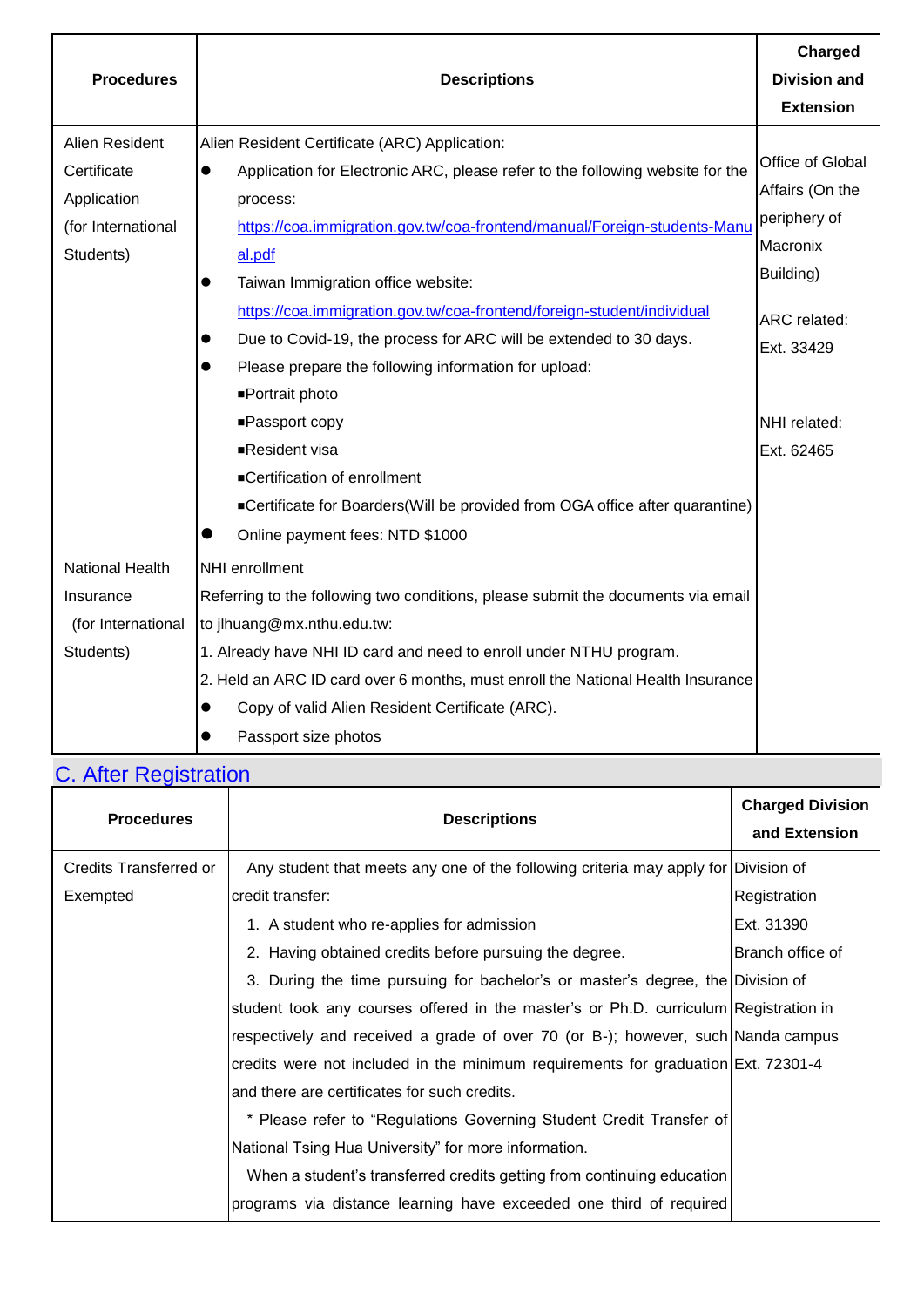| <b>Procedures</b>         | <b>Descriptions</b>                                                                                                                                                                                                                                                                                                                                                                                                                                                                                                                                                                                                                | <b>Charged Division</b><br>and Extension |
|---------------------------|------------------------------------------------------------------------------------------------------------------------------------------------------------------------------------------------------------------------------------------------------------------------------------------------------------------------------------------------------------------------------------------------------------------------------------------------------------------------------------------------------------------------------------------------------------------------------------------------------------------------------------|------------------------------------------|
|                           | credits for graduation, the University shall make a name list to the<br>Ministry of Education for records. Credits from distance learning<br>(including transferred credits and taken ones in the University) cannot<br>exceed half the required credits for graduation.<br>Please refer to the Academic Information System to log on the<br>subjects you want to be transferred or exempted, download the                                                                                                                                                                                                                         |                                          |
|                           | application form and submit it with your notarized transcript to the<br>Division of Registration starting from Feb. 14 to Feb. 18. Students of<br>"Hsinchu Teachers College" and "College of Arts" shall submit the<br>application forms to the branch office of Division of Registration in Nanda<br>campus.                                                                                                                                                                                                                                                                                                                      |                                          |
| <b>Credit Fee Payment</b> | Please proceed to Academic Information System/New Student<br>Enrollment to download the Credit Fee Bill from Mar.17, 2022 to Mar.25, Ext. 31364<br>2022.<br>Please refer to the following website to know how to pay the bill:<br>https://cashier.site.nthu.edu.tw/p/412-1166-15391.php?Lang=en<br>In accordance with the Regulations 10, students shall pay their credit<br>fees within the specified time limit. Failing such and did not complete the<br>application procedure for leave of absence within two weeks of the<br>scheduled deadline for payments, the student is deemed to have<br>withdrawn from the university. | Division of Cashier<br>03-5731364        |

#### **Notice**

- 1. School starts from Monday, February 14.
- 2. New master or doctoral program students who will perform experiments in the laboratories are required to attend "Safety Trainings" and pass a test. If not, you are not allowed to enter the laboratories and perform experiments.
- 3. Registration procedures should be completed on the registration day. If you do not register on time, we will reject your registration unless you apply for [late registration,](http://registra.site.nthu.edu.tw/p/412-1211-16206.php?Lang=en) permitted by the Division of Registration.
- 4. Only those who complete the registration procedures and submit the Registration Procedure Form will obtain the student ID card or Student Certificate.
- 5. Please do not pay your tuition if you apply for [admission deferral,](http://registra.site.nthu.edu.tw/p/412-1211-16206.php?Lang=en) leave of absence or withdrawn before the registration day. You have to pay for your tuition if you apply for admission deferral, leave of absence or withdrawn after the registration day and the tuition fee will be refunded to you by percentage according to related regulations. Be sure to keep your tuition receipt for record.
- 6. The tuition payment day is due on February 14. Be sure to pay before that. In accordance with the Regulations 10, Students shall make the tuition and fee payments on or before the day when each semester starts (the exact date is published in the academic calendar of the university). A student is deemed to have completed the registration process when s/he completes the tuition and fee payments. Student who fails to complete the registration process within five days (starting from the second day of the beginning of the semester) shall apply for late registration. The period of late registration shall be two weeks after the semester starts. Student who fails to complete the registration process after the late